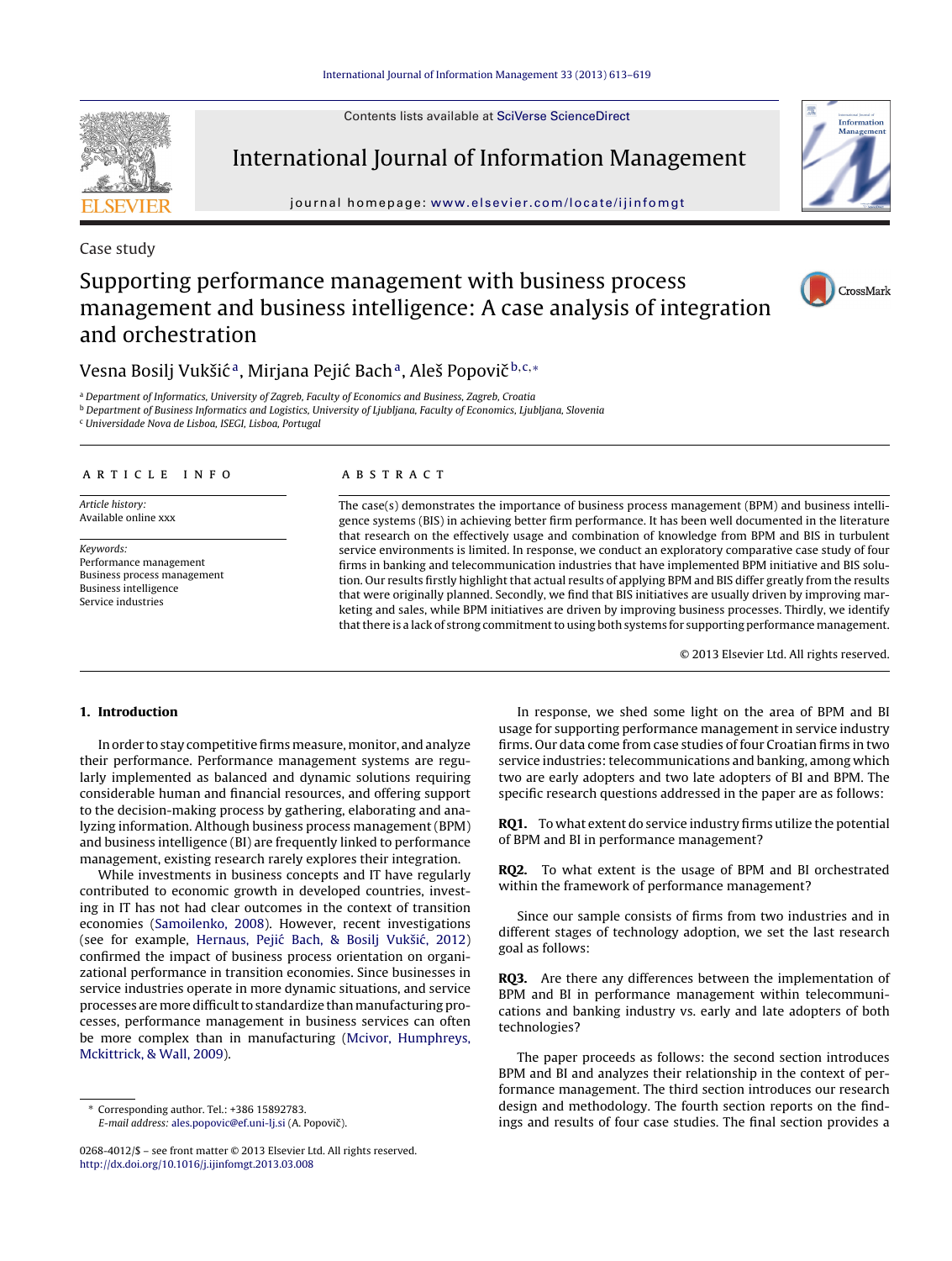discussion of limitations, lessons learnt, suggestions for future research and conclusions.

#### **2. Theoretical background**

#### 2.1. Performance management supported by BPM

In scientific management, performance is associated with two key processes: performance management and performance measurement. BPM refers to aligning processes with the organization's strategic goals, designing and implementing process architectures, establishing process measurement systems that align with organizational goals, and educating and organizing managers to manage processes effectively ([Brudan,](#page-5-0) [2010\).](#page-5-0) The measurement and evaluation of the efficiency of business processes is a very important facet of Business Process Management Systems (BPMSs) as it provides real-time feedback on the status of processes and measures the time and cost of processes so that they can be optimized. Properly implemented, BPM can impact a service industry firm's performance through increased revenue, cost reduction, cycle-time improvement, increased customer satisfaction and improvements in any other metric considered as important for creating value.

#### 2.2. Performance management supported by BI

A review of scientific and professional literature shows that many BI definitions focus on decision making, which determines BI as the ability of a firm to act effectively through the exploitation of its human and information resources. The common goal of BI is to provide knowledge workers within firms with useful information which can fulfill their information needs. Providing information is even more important in service industry firms where knowledge about customers and their perception of the quality of the service is harder to measure when compared to manufacturing companies. This information is provided through a Business Intelligence System (BIS) – quality information in well-designed data stores, coupled with business-friendly software tools that provide knowledge workers timely access, effective analysis and intuitive presentation of the right information, all of which enables them to take the right actions or make the right decision. These systems enable the service industry firms to become proactive by: (1) supporting internal users in the continuous assessment, improvement and optimization of firm performance and business processes; and (2) delivering to end-users critical business information about value chain constituencies, such as customers and supply-chain partners.

# 2.3. BPMS vs. BIS: similarities and differences

A major shortcoming of the "traditional" BI approach was that it did not allow users to associate data with processes. In response, "process-centric" BI emerged as capabilities that are dedicated to the analysis as well as to the systematic transformation of business-relevant data into analytic information which is simultaneously embedded into an operational process ([Bucher,](#page-5-0) [Gericke,](#page-5-0) [&](#page-5-0) [Sigg,](#page-5-0) [2009\).](#page-5-0) On the other hand, BPM systems resemble logs as they enable us to track the execution of processes – each process instance is observed continuously by the monitoring system. The data contained in these logs should enable insights into executed and running processes. However, many BPM systems still lack sophisticated capabilities to analyze log data [\(Kang,](#page-5-0) [Kim,](#page-5-0) [&](#page-5-0) [Kang,](#page-5-0) [2012\).](#page-5-0) Therefore, BPM systems are improved by incorporating BI. According to [Janiesch,](#page-5-0) [Matzner,](#page-5-0) [and](#page-5-0) [Müller](#page-5-0) [\(2012\),](#page-5-0) the application of various measurement techniques on process-related data has been proposed under umbrella terms such as process intelligence and process mining. Consequently, this paper evaluates the

extent of orchestration of BPM's and BI's usage in the framework of performance management.

# **3. Methodology**

#### 3.1. Purposeful selection

Firms from banking and telecommunications industries participated in the study. Some of them were considered as early and others as late adopters of examined technologies. Telecommunication industry was selected because performance management within industry has reached a standardized and mature form. Banking industry was selected since banks have reported ample improvement in cycle time, efficiency, and cost, due to BPM adoption. In addition to process improvement, BPM can also help financial institutions to streamline regulatory compliance, with account opening processes, compliance to regulations and standards, and the automation of paper-based processes being some of the more common scenarios for BPM adoption in banks.

#### 3.2. Data collection

Both managers responsible for BI and BPM (e.g. BPO Division Executive Director; BI Expert; Chief Information Officer) and employees working with these systems on the day-to-day basis were interviewed. Interviews were conducted in three phases. First, in-depth interviews with the relevant group of managers and employees within each firm were conducted in order to collect the data. Second, each interview was analyzed in order to assess for possible inconsistencies in interviewees' estimates of the current situation. Additional explanations were obtained from firms whose managers and employees had provided inconsistent responses. Third, all of the interviews were examined together in order to establish in which areas additional information was needed to further increase the reliability of the study.

### 3.3. Data analysis

Since the literature lacks solid research on the implementation of BI and BPM within performance management framework, this paper employs descriptive case studies and to answer the research questions stated in the first part of the paper. The case studies were structured and conducted following a previously established and tested methodological approach for business process orientation and BPM maturity evaluation based on semi-structured interviews [\(Trkman,](#page-6-0) [2010;](#page-6-0) Škrinjar, Bosilj Vukšić, [&](#page-6-0) [Indihar](#page-6-0) Štemberger, [2010\).](#page-6-0) Since the BPM aspect was originally incorporated into the methodology, our approach was modified to also include the BI approach.

#### **4. Environment**

Four firms participated in the study: two from banking industry and two telecommunications firms. One firm from each industry was considered as an early adopter of examined technologies whereas the other was considered as a late adopter.

#### 4.1. Firm A – telecommunications and early adopter

Firm A is a telecommunication firm that pioneered the telecommunication market in Croatia and made its way through the position of the market leader. It is a branch of a multinational telecommunication firm and in the year 2010 its turnover was EUR 1131.7 million compared to 1150.9 in the year before. Despite the decrease in the turnover, however, the number of users has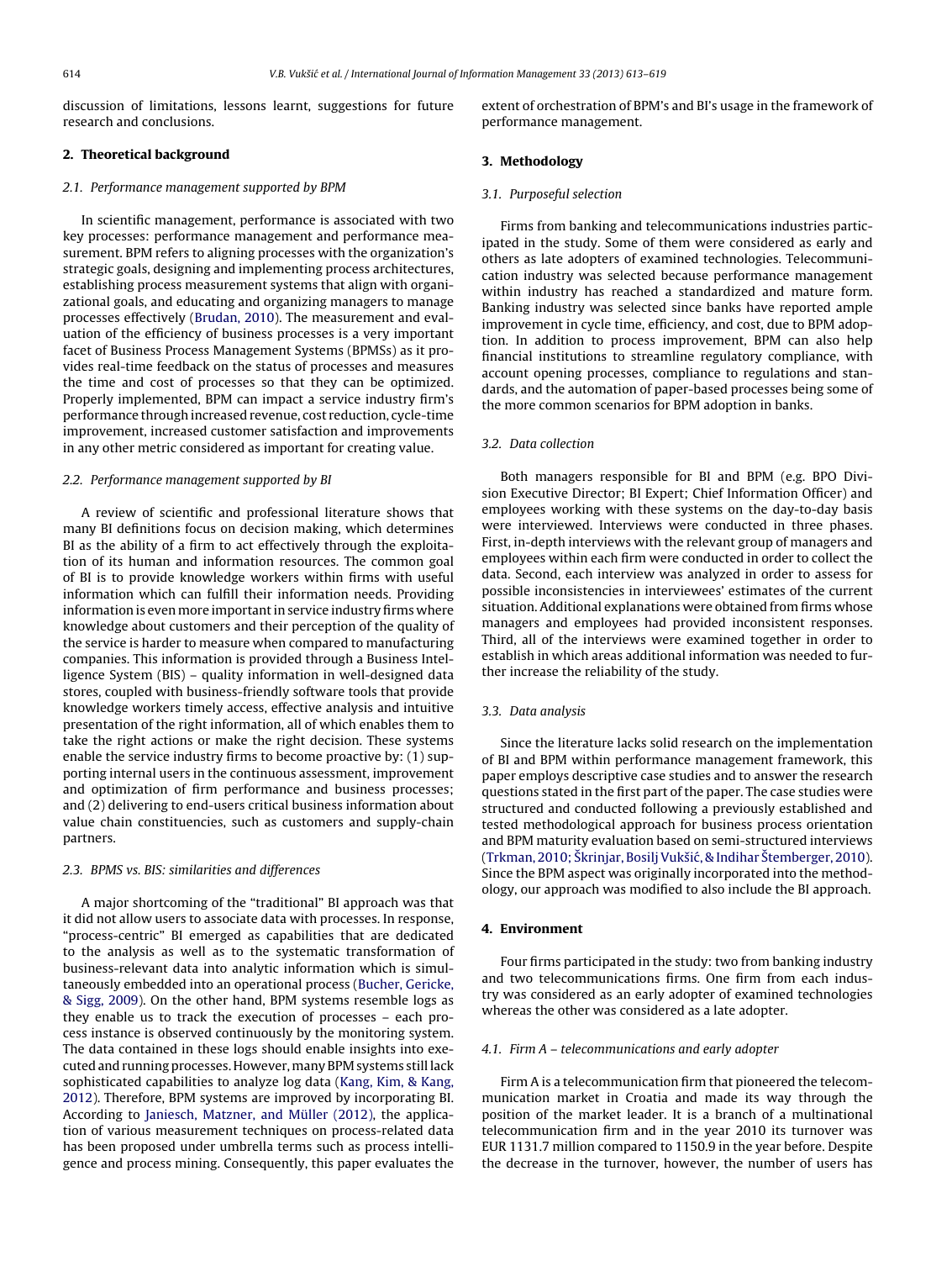increased by 1.5% in 2010. At the time of the study, Firm A had a market share above 50 percent.

#### 4.2. Firm B – telecommunications and late adopter

Firm B is a telecommunication firm that was the last to enter the market six years before the study and presently has a market share around 20 percent. It is a branch of a multinational telecommunication firm and in the year 2010 it had a turnover of EUR 102.71 million. Although the firm is constantly increasing its market share it still does not generate high profits due to high costs of their aggressive marketing campaign.

#### 4.3. Firm C – banking and early adopter

Firm C is a banking firm that has existed on the Croatian banking market for over 40 years and has retained its position as the second largest bank in Croatia due to its successful privatization in 1999, as well as to becoming a member of a large international group. In 2010 its equity capital was EUR 257.6 million. At the time of the study, the market share of the bank was above 20 percent.

#### 4.4. Firm D – banking and late adopter

Firm D is a banking firm that operates under its present name since 2003 and a series of mergers and acquisitions involving banks that had existed in the Croatian banking market for over 50 years. The bank is nowadays a member of a large international group. In year 2010 its equity capital was EUR 229.5 million. At the time of the study the market share of the bank was above 15 percent.

[Table](#page-3-0) 1 presents descriptions of BPMand BI initiatives ofthe participating firms. BPM initiatives were followed by BI initiatives (the one exception was Firm D where BI was initiated first). The implementation of BPM was more often initiated by the top and middle level management, while BI was more often initiated by the CIO. The main goals of the BPM initiatives were business process optimization and improvement, while BI initiatives were started to increase knowledge and enhance marketing effectiveness. Interestingly, as regards the usage of BPM and BI, the early adopters generally claim to be better than competitors, while the late adopters claim to be equal to their competitors or much inferior.

#### **5. Findings**

The analysis has been guided by the purpose and research questions of the paper, by earlier empirical results of the IT and service industries, and by the empirical material of the cases studied. The analysis has been performed on the firm level, not on the departmental/functional level.

# **6. BI and BPM utilization within performance management framework**

The fact that measurement in business processes is a relatively new topic in BPM is clearly reflected in [Table](#page-3-0) 2. The results show that different firms adopted different elements of process performance measurement. Business processes are measured "ad-hoc"  $(occasionally, not continuously) - when a BPM project is conducted,$ in all participating firms. This type of measurement is mostly associated with the design measures dealing with the static properties of business processes. Design measures are usually used to improve a business process in the early stages of its lifecycle. In Firms A and D business processes are measured, analyzed and managed continuously, based on real-time data. These execution measures quantify process execution over time and are used for comparison with the expected results. In Firm D only high level business processes are measured in this way in order to track products and services efficiency, effectiveness and quality in real time. The performance results are used by top management for tactical and strategic decision making, while business process measurement results are used for business process improvement or reengineering, and for setting improvement targets in Firms A, C and D, but not in Firm B. In Firm A, business process measurement results are also used in determining employees' salaries.

The main focus of BI initiatives in the firms ([Table](#page-4-0) 3) is closely related to the nature of the sector a firm operates in (e.g. telecommunications focus mainly on sales; financial sector expands the focus on risk and asset management). Yet, the same does not apply to the placement of BI within the organization of participating firms. Some firms (B and D) have it as a dedicated organizational unit (e.g. retention and controllership) while others (e.g. A and C) have it as part of a wider organizational unit, where the placement is likely to occur based on the business area BI is mostly used on. While most of the firms take advantage of ad hoc querying, embedding and integrating analytical processes in everyday business is not so common. We can further observe that the participating firms characteristically use BI for two purposes: (a) for measuring and monitoring, and (b) as an integrated performance management solution. In contrast, innovation, people's productivity, strategic agility and differentiation do not top the list of BI uses.

## **7. Relationship between BI and BPM**

This research shows that the four firms are adopting BPM and BI to drive performance and profits, but all of them are only just begin-ning to formally align and orchestrate these efforts ([Table](#page-4-0) 4). Having separate governance structure for BI and BPM, they are treated separately. BI and BPM managers discuss common topics occasionally (Firms A and C) or within a week or month period (Firm D). All the firms reported using BI technologies and tools for BPM purposes: to provide input for BPM systems and for generating BPM measures and KPIs. On the other hand, it is only in Firm A that the BPM system provides input data for the BI system.

## **8. Difference between industries (telecommunications vs. banking) and maturity (early vs. late adopters)**

The following issues will be analyzed regarding the difference between industries and maturity: (1) BPM and BI initiatives in the firms, and (2) BI and BPM utilization within performance management framework.

#### 8.1. BPM and BI initiatives in the firms

There is no significant difference regarding the reasons for starting BPM initiatives. Companies A, C and D had more ambitious goals regarding BPM (process management and eTOM framework implementation; optimization of business processes, their management and improvement), while only company B had quite moderate goals (business process identification and documentation). As regards the reasons for starting BI initiatives, the difference between industries is greater than the difference between early and late adopters. Telecommunication firms are more oriented towards the market (more effective marketing, knowledge about customers), while banking firms are more oriented towards providing better support for decision making (providing complete and fast information to management, decreasing information requests for the transactional system).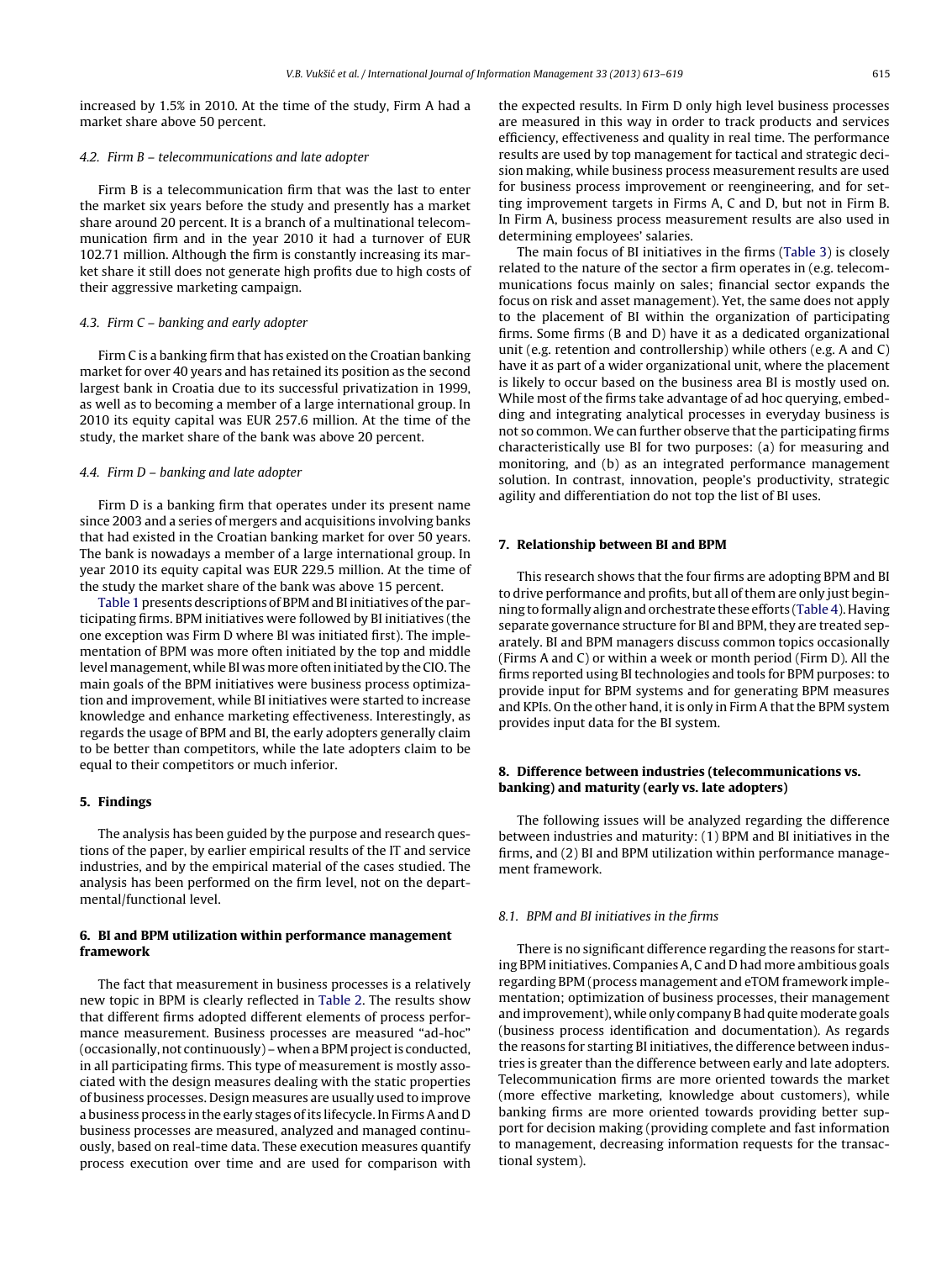# <span id="page-3-0"></span>**Table 1**

BPM and BI initiatives in participating firms.

| <b>BPM</b> and BI initiatives                 |                  | Firm                                                       |                                                                |                                                                               |                                                                    |  |
|-----------------------------------------------|------------------|------------------------------------------------------------|----------------------------------------------------------------|-------------------------------------------------------------------------------|--------------------------------------------------------------------|--|
|                                               |                  | Telecommunications                                         |                                                                | <b>Banking</b>                                                                |                                                                    |  |
|                                               |                  | A (early adopter)                                          | B (late adopter)                                               | C (early adopter)                                                             | D (late adopter)                                                   |  |
| When did the initiative<br>in the firm start? | <b>BPM</b><br>BI | 2001 (10 years ago)<br>2005 (6 years ago)                  | 2007 (4 years ago)<br>2008 (3 years ago)                       | 2000 (11 years ago)<br>2005 (6 years ago)                                     | 2008 (3 years ago)<br>2007 (4 years ago)                           |  |
| Who started the<br>initiative?                | <b>BPM</b><br>BI | Board of directors<br>C <sub>I</sub> O                     | CEO<br>Retention manager                                       | C <sub>I</sub> O<br><b>CIO</b>                                                | Functional manager<br><b>CIO</b>                                   |  |
| What was the main<br>reason to start it?      | <b>BPM</b>       | Process management and<br>eTOM framework<br>implementation | <b>Business process</b><br>identification and<br>documentation | Optimization of business<br>processes, their<br>management and<br>improvement | <b>Business process</b><br>optimization                            |  |
|                                               | BI               | More effective marketing                                   | Knowledge about<br>customers                                   | Providing complete and<br>fast information to<br>management                   | Decreasing information<br>requests for the<br>transactional system |  |
| Is your firm more<br>BPM/BI oriented than     | <b>BPM</b>       | More BPM oriented than<br>competitors                      | Much less BPM oriented<br>than competitors                     | More BPM oriented than<br>competitors                                         | Slightly less BPM oriented<br>than competitors                     |  |
| your competitors?                             | BI               | More BI oriented than<br>competitors                       | Much less BI oriented than<br>competitors                      | The same as competitors                                                       | The same as competitors                                            |  |

#### 8.2. BI and BPM utilization within performance management framework

The difference between industries regarding BPM utilization is greater than the difference between the early and late adopters. Telecommunications firms more often use performance targets in line with their process goals, and communicate performance indicators on a regular basis within the organization. On the other hand, banking firms continuously analyze and manage the business process using the historical data.

There are differences between the firms as regards the maturity of their BPM systems. In both early adopting firms performance measures are used by management, and business processes are measured, analyzed and managed continuously, based on real time data. When it comes to the influence of performance management on firm management, no distinctions were observed between

the two industries and between firms on different levels of BPM system maturity. With respect to the level of impact that performance management has on firm management, Firm A is in the lead (telecommunications, early adopter), and both banks are following it closely. Firm B (telecommunications, late adopter), however, is lagging behind. More precisely, Firm B did not formally implement the BPM concept, but their business processes are managed, monitored and measured in real time through the features, functionalities and reports embedded in their EPR and BI information systems. The enabling software architecture was developed by external consultants. During the implementation phase ofthis project, Firm B's business processes were modeled and documented. However, the process-related organizational structure was not developed and process owners were not established. According to [Kohlbacher](#page-6-0) [and](#page-6-0) [Gruenwald](#page-6-0) [\(2011\)](#page-6-0) the implementation of process performance measurement or the process owner

#### **Table 2**

Process management and measurement.

| Process management and measurement                            |                                                                                                  | Firm               |                  |                   |                  |  |
|---------------------------------------------------------------|--------------------------------------------------------------------------------------------------|--------------------|------------------|-------------------|------------------|--|
|                                                               |                                                                                                  | Telecommunications |                  | <b>Banking</b>    |                  |  |
|                                                               |                                                                                                  | A (early adopter)  | B (late adopter) | C (early adopter) | D (late adopter) |  |
| Level of process performance<br>measurement:                  | Process measures are defined and documented for<br>each process.                                 |                    |                  |                   |                  |  |
|                                                               | Performance targets are in line with process goal.                                               |                    | $\checkmark$     |                   |                  |  |
|                                                               | Performance indicators are communicated on a<br>regular basis within the organization.           |                    |                  |                   |                  |  |
|                                                               | Performance measures are used by management.                                                     | $\sqrt{ }$         |                  |                   |                  |  |
|                                                               | Business processes are continuously analyzed and<br>managed using the historical data.           | (a)                |                  |                   | $\checkmark$     |  |
| Dynamics of process                                           | Business processes are measured "ad-hoc" when a                                                  |                    |                  |                   |                  |  |
| performance measurement:                                      | BPM project is conducted.                                                                        |                    |                  |                   |                  |  |
|                                                               | Business processes are measured, analyzed and<br>managed continuously, based on real-time data.  | (b)                |                  | $\sqrt{c}$        |                  |  |
| Influence of performance<br>management on firm<br>management: | Performance results are used for business process<br>improvement or reengineering.               | $\sqrt{}$          |                  | $\sqrt{ }$        | $\checkmark$     |  |
|                                                               | Performance results are used in setting of<br>improvement targets.                               |                    |                  |                   |                  |  |
|                                                               | Performance results are used in decision making<br>on a daily basis (based on operational data). |                    |                  |                   |                  |  |
|                                                               | Performance results are used by top management<br>for tactical and strategic decision making.    |                    |                  |                   |                  |  |
|                                                               | Performance results (of processes) influence<br>employees' salaries.                             |                    |                  |                   |                  |  |

Comments: (a) data is not integrated; (b) not all of the processes; (c) products and services are tracked in the real time.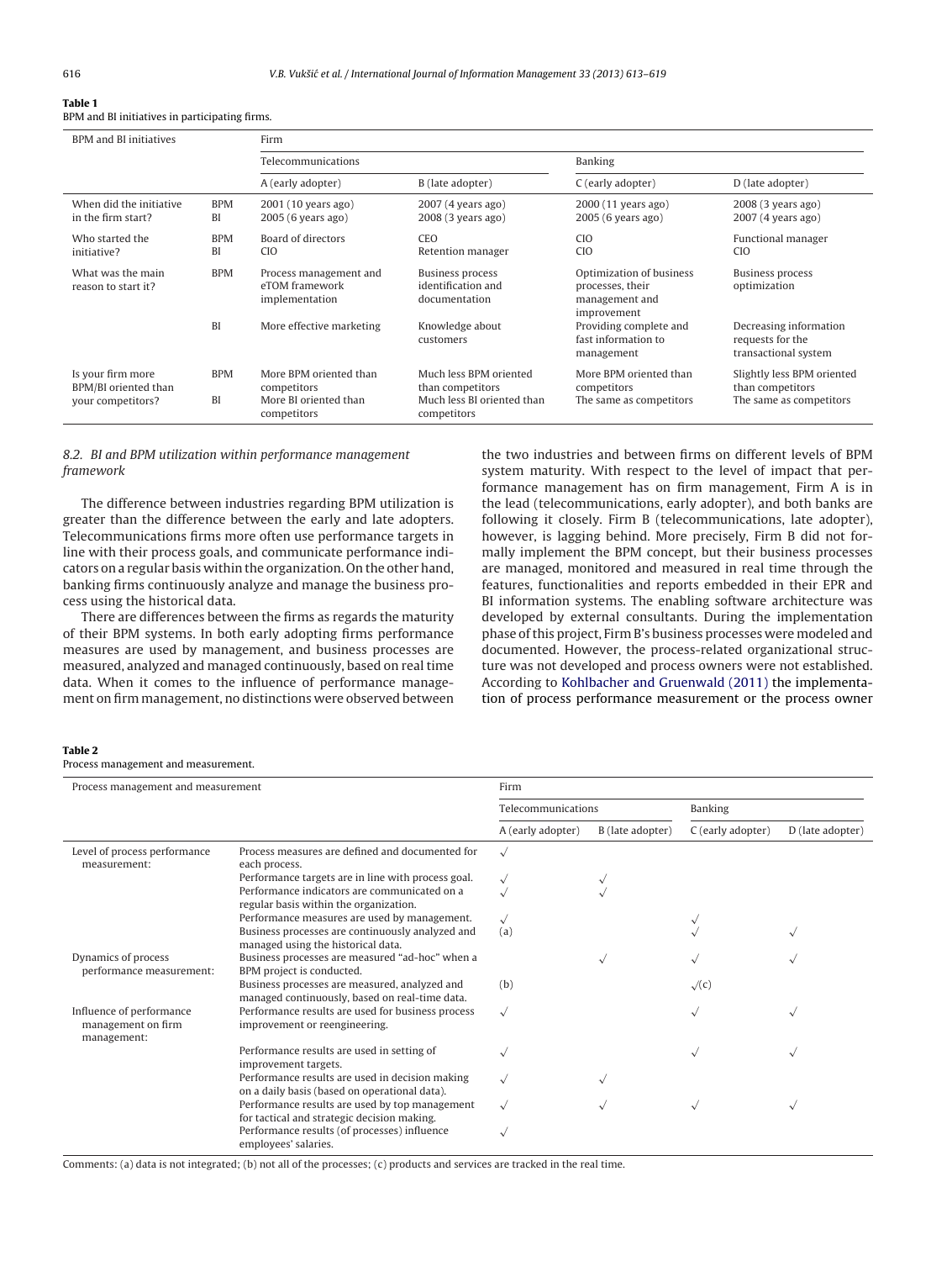#### <span id="page-4-0"></span>**Table 3**

BI management and measurement.

| BI management and measurement                            |                                                          | Firm               |                           |                   |                  |  |
|----------------------------------------------------------|----------------------------------------------------------|--------------------|---------------------------|-------------------|------------------|--|
|                                                          |                                                          | Telecommunications |                           | <b>Banking</b>    |                  |  |
|                                                          |                                                          | A (early adopter)  | B (late adopter)          | C (early adopter) | D (late adopter) |  |
| Focuses of BI in the firms:                              | Marketing<br>Customers                                   | $\sqrt{a}$         | $\sqrt{}$<br>$\sqrt{(b)}$ | $\sqrt{c}$        |                  |  |
|                                                          | Sales                                                    | $\sqrt{d}$         |                           |                   |                  |  |
|                                                          | Risk management                                          |                    |                           |                   |                  |  |
|                                                          | Profitability                                            |                    |                           |                   |                  |  |
|                                                          | Asset and cost management                                |                    |                           |                   | $\sqrt{ }$       |  |
|                                                          | Strategy and process management                          |                    |                           |                   |                  |  |
| Organization of BI within firms:                         | Dedicated organizational unit                            |                    | $\sqrt{e}$                |                   | $\sqrt{(f)}$     |  |
|                                                          | Part of wider organizational unit                        | $\sqrt{g}$         |                           | $\sqrt{h}$        |                  |  |
| Dynamics of BI analytics:                                | Ad hoc usage                                             |                    | $\sqrt{}$                 |                   | $\checkmark$     |  |
|                                                          | Analytical processes are fully                           |                    |                           | $\sqrt{}$         |                  |  |
|                                                          | embedded and integrated                                  |                    |                           |                   |                  |  |
| How would you characterize use<br>of BI inside the firm? | Running the business                                     |                    | $\sqrt{}$                 | $\sqrt{ }$        |                  |  |
|                                                          | Measuring and monitoring                                 | $\checkmark$       | $\checkmark$              |                   |                  |  |
|                                                          | Integrated performance                                   |                    |                           | $\sqrt{(i)}$      |                  |  |
|                                                          | management                                               |                    |                           |                   |                  |  |
|                                                          | Fostering business innovation and<br>people productivity | $\sqrt{(j)}$       | $\checkmark$              |                   |                  |  |
|                                                          | Creating strategic agility and<br>differentiation        | $\sqrt{k}$         |                           |                   |                  |  |

Comments: (a) churn; (b) segmentation, customer behavior analysis; (c) CRM; (d) product development; (e) retention; (f) controllership; (g) marketing; (h) IT, but other departments participate in analysis with the domain knowledge; (i) financial processes, technical, CRM; (j) productivity; (k) often with external consultants.

role only is insufficient to achieve high performance. Companies must implement both concepts to reap the fruits of process measurement and management.Industry is a stronger source of differences in the focus of firms' BI systems than the level of system maturity. Telecommunications firms' BI systems focus on marketing, customers and sales. On the other hand, banking firms' BI systems focus predominantly on risk management, profitability and asset and cost management. Organization of BI within firms is the result of the time of BI adoption in the firms. At first sight it seems surprising that late adopters have BI organized as a dedicated organizational unit, while early adopters have BI organized as part of a wider organizational unit. Further discussions with CIOs revealed that early adopters were pioneers in utilizing BI technology, and were happy to organize BI in the firm as part of a wider

organizational unit. Early adopters have more levels of data integration within the firm, which includes spread marts, data marts and data warehouses. On the other hand, late adopters rely solely on the data warehouse. The use of analytical tools is similar in all of the firms examined. All of them use the wide range of possibilities provided by BI to the fullest extent.

#### **9. Lessons learned**

Our research sought to understand the ways in which BPM and BI are employed to improve the process performance management within service industries. Interestingly, the data describe a more complex picture than might have been anticipated. Drawing on the case studies of four Croatian firms in two service industries,

#### **Table 4**

BPM vs. BI.

| BPM vs. BI                         |                                                                                                                                  | Firm                                 |                  |                   |                  |  |
|------------------------------------|----------------------------------------------------------------------------------------------------------------------------------|--------------------------------------|------------------|-------------------|------------------|--|
|                                    |                                                                                                                                  | <b>Banking</b><br>Telecommunications |                  |                   |                  |  |
|                                    |                                                                                                                                  | A (early adopter)                    | B (late adopter) | C (early adopter) | D (late adopter) |  |
| Relationship between BPM and BI:   | Does BPM give data as input for BI?                                                                                              |                                      | (a)              | $\sqrt{c}$        | $\sqrt{(b)}$     |  |
|                                    | Are BI and BMP separately treated?                                                                                               |                                      |                  |                   | $\sqrt{e}$       |  |
|                                    | Separate governance structure for BPM resp. BI                                                                                   |                                      |                  |                   |                  |  |
|                                    | Are BPM and BI managers or specialists discussing<br>topics together (regularly)?                                                | $\sqrt{d}$                           |                  | $\sqrt{d}$        | $\sqrt{(f)}$     |  |
| Impact of BI to BPM aspects:       | BI exposes the problematic aspects of current BP                                                                                 |                                      |                  | $\sqrt{d}$        | $\sqrt{d}$       |  |
|                                    | BI provides input for assessing BP against standards<br>and for continuous process improvement                                   |                                      |                  |                   |                  |  |
|                                    | BI system provides input for BP redesign projects                                                                                | $\sqrt{}$                            |                  |                   |                  |  |
| BI is used to measure, analyze and | Data Warehouse and OLAP                                                                                                          |                                      |                  |                   |                  |  |
| manage business processes and the  | Dashboards                                                                                                                       |                                      |                  |                   |                  |  |
| following functions are used:      | Analytical tools                                                                                                                 | $\sqrt{a}$                           |                  |                   |                  |  |
|                                    | Optimization tools                                                                                                               | $\sqrt{(b)}$                         |                  |                   |                  |  |
|                                    | Data about process performance is extracted from<br>transaction/operational IS (ERP).                                            |                                      |                  |                   |                  |  |
|                                    | Data about business processes is collected<br>manually (based on activity duration<br>measurement and interviews with employees) | $\sqrt{c}$                           |                  |                   |                  |  |

Comments: (a) opposite is true, BPM provides data on customer behavior for BI; (b) e.g. timestamps for BPM project; (c) partly, (d) occasionally; (e) separate teams in separate organizational units; (f) weekly and monthly.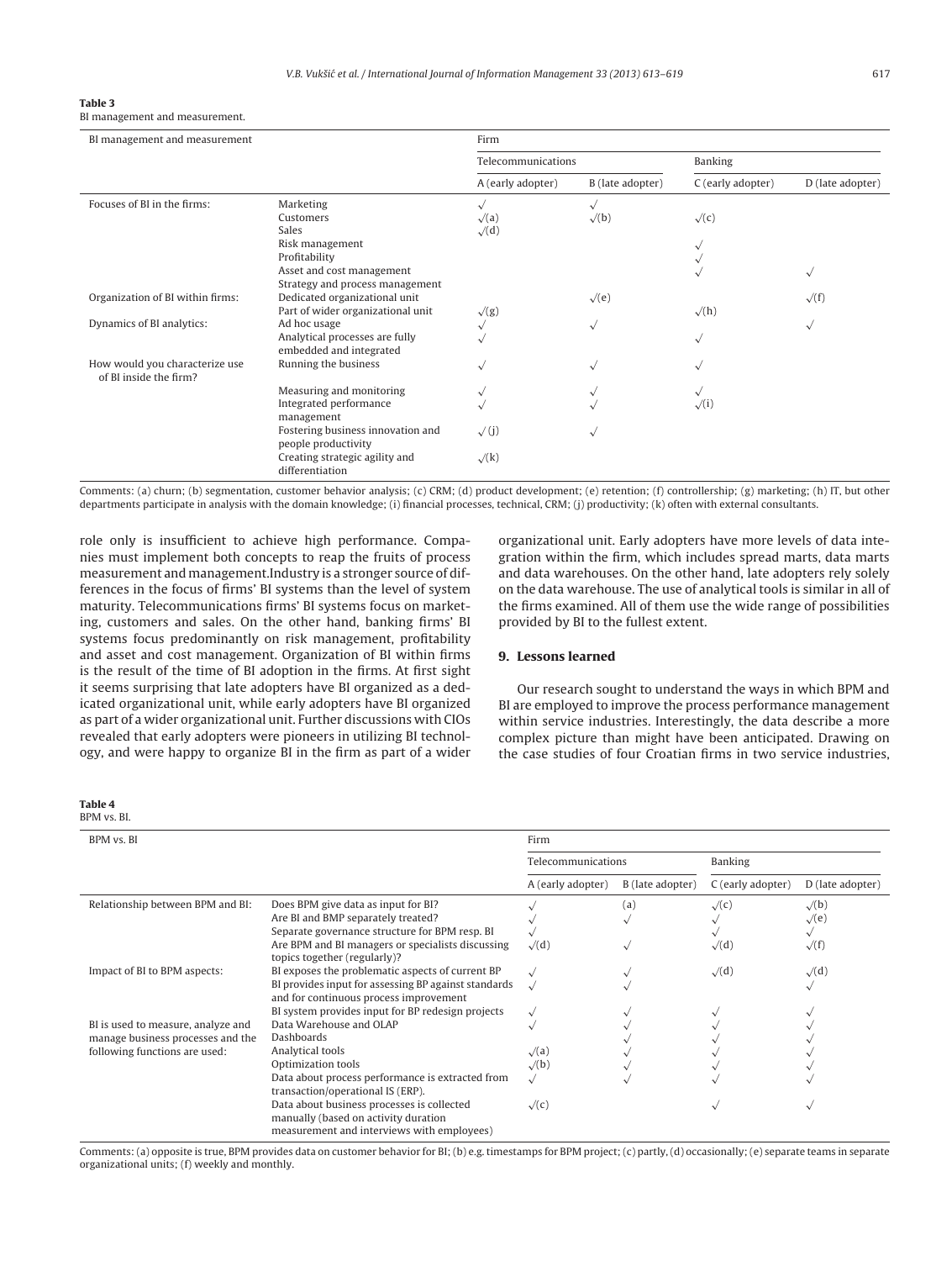<span id="page-5-0"></span>namely telecommunications and banking, it seems that all organizations under investigation have found ways to utilize BPM and BI for performance management not just as isolated initiatives, but as important tools for improving business performance.

The BPM and BI initiatives were implemented for the purpose that is highly connected with the goal of improving performance. However, BPM is more business-process oriented, while BI is more focused on business performance, especially in terms of nonfinancial goals. These results agree with the findings published by González, Rubio, González, and Velthuis (2010) and [Schläfke,](#page-6-0) [Silvi,](#page-6-0) [and](#page-6-0) [Möller](#page-6-0) [\(2012\).](#page-6-0) According to them, no important measurable concept for business process execution measures exists and very few initiatives concerning these measures exist either. Therefore, it would be very useful to provide support to all of different business process measurement perspectives using an integrated framework which would allow business experts to apply them in business practice.

There appears to be a conflict between the intended and the achieved results of BPM and BI technology usage within the performance management framework. On one hand, management starts both initiatives with the goal of improving the performance of the firm's services. BI initiatives are usually driven by sales, marketing, and the need to obtain information about customers in order to improve organization's effectiveness. Since processes generate most of the cost of any business, the main goal of the BPM project in any organization is to improve efficiency by improving the organization's processes. Both goals and both initiatives thus contribute to performance management. However, even though both BPM and BI were implemented, there was little commitment towards using both systems as tools for supporting performance management.

The analysis of BPM analytics shows that more support is needed for the collection and analysis of performance-related data. The data about business processes is collected manually (based on activity duration measurement and interviews with employees). A lack of information consistency, poor data quality and insufficiently detailed information can be considered as the most important shortcomings of manual BPM. According to the research results, these data problems are solved through the use of BI technology and information systems. This indicates that the alignment of BPM and BI, and the creation of integrated data architecture could solve these data problems.

#### **10. Discussion and conclusion**

Croatian service industry firms do not use the potential of BPM and BI in performance management to a satisfactory level (RQ1). More precisely, all the firms stated that they require more support for the collection and analysis of performance-related data. This would allow the firms to derive much better intelligence about the performance of their key business processes than what is currently the case. The results of the research conducted by Gersch, Hewing, and Schöler (2011) show that most BPM tools focus on efficiency (i.e. the costs and time) from the company's internal point of view. However, this approach needs to be enhanced, especially in service-dominant companies. Amongst others, customer integration is a basic element of services since the customer has an active role in the value creation process. The advanced analytics driven data analyses, functioning as a part of framework for BI, allow companies to have a complete view of their operations and customers (Bose, 2009). Accordingly, the results of Bose's research reveal that BI is widely used to drive firms' performance. It is reasonable to conclude that BI has become a mainstream managerial tool since it is predominantly used to improve the core processes that drive business performance. Our findings show that the usage of BPM and BI is not orchestrated within the framework of performance

management and that communication between BPM and BI managers is insufficient (RQ2). Very similar results were presented by Bucher et al. (2009) and González et al. (2010). They concluded that the overall levels of adoption and maturity of the BPM and BI integrated framework within real-world organizations appeared to be rather low at that moment. These findings suggest that business leaders and managers need to be educated about the need for BPM and BI orchestration ([Schläfke](#page-6-0) et [al.,](#page-6-0) [2012\).](#page-6-0) The BPM and BI experts should operate as a team and share the responsibility for linking BPM and BI information. Although interviews conducted during this research did not comprise questions about BPM and BI costs, it is obvious that all firms invested a lot of time and money into these initiatives. Consequently, BPM and BI use/implementation alignment could help to rationalize firm's budget. Some aspects of the BPM and BI used in the four firms stem from industry-specific characteristics, while others have to do with the time of starting the initiative (RQ3). Industry is the source of the following differences: who started the initiative, reasons for starting BI initiative, BPM utilization, and differences in the focus of BI in the firm. Maturity is the source of the following difference: usage of performance measurement by the management of the firm, organization of BI unit, and sources of information within the firm.

While our study adds to the existing body of knowledge, we also acknowledge its limitations and recognize them as possible future research directions. The cross-sectional nature of the data gathered limits the generality of the conclusions. In fact, the ability to draw conclusions would be strengthened with the availability of longitudinal data. Moreover, future research could also focus on testing on other industries and comparing results between them. Although the sample size could be considered a limitation of the study, its reliability was ensured through an elaborate survey design and questionnaire structure. A further way to improve the reliability of the results would be to increase the sample size, include more respondents from a single organization and weigh their responses. The measures used are also subject to further improvements and adjustments through continued research. Furthermore, future research could examine the same issues in firms of different sizes: small, medium, and large. Since we have investigated only multinational firms, it would be interesting to see the differences between performance measurement supported by the BI and BPM systems in the headquarters and chapters of multinationals. Finally, the question emerges on the connection between business results and the efficiency of the performance measurement systems. The last question is of the highest importance, especially since the transition countries are still looking for ways to achieve high productivity and efficiency.

#### **References**

- Bose, R. (2009). [Advanced](http://refhub.elsevier.com/S0268-4012(13)00052-2/SBREF0005) [analytics:](http://refhub.elsevier.com/S0268-4012(13)00052-2/SBREF0005) [Opportunities](http://refhub.elsevier.com/S0268-4012(13)00052-2/SBREF0005) [and](http://refhub.elsevier.com/S0268-4012(13)00052-2/SBREF0005) [challenges.](http://refhub.elsevier.com/S0268-4012(13)00052-2/SBREF0005) [Industrial](http://refhub.elsevier.com/S0268-4012(13)00052-2/SBREF0005) [Man](http://refhub.elsevier.com/S0268-4012(13)00052-2/SBREF0005)[agement](http://refhub.elsevier.com/S0268-4012(13)00052-2/SBREF0005) [and](http://refhub.elsevier.com/S0268-4012(13)00052-2/SBREF0005) [Data](http://refhub.elsevier.com/S0268-4012(13)00052-2/SBREF0005) [Systems](http://refhub.elsevier.com/S0268-4012(13)00052-2/SBREF0005)[,](http://refhub.elsevier.com/S0268-4012(13)00052-2/SBREF0005) [109](http://refhub.elsevier.com/S0268-4012(13)00052-2/SBREF0005), [155–172.](http://refhub.elsevier.com/S0268-4012(13)00052-2/SBREF0005)
- Brudan, A. (2010). [Rediscovering](http://refhub.elsevier.com/S0268-4012(13)00052-2/SBREF0010) [performance](http://refhub.elsevier.com/S0268-4012(13)00052-2/SBREF0010) [management:](http://refhub.elsevier.com/S0268-4012(13)00052-2/SBREF0010) [Systems,](http://refhub.elsevier.com/S0268-4012(13)00052-2/SBREF0010) [learning](http://refhub.elsevier.com/S0268-4012(13)00052-2/SBREF0010) [and](http://refhub.elsevier.com/S0268-4012(13)00052-2/SBREF0010) [integration.](http://refhub.elsevier.com/S0268-4012(13)00052-2/SBREF0010) [Measuring](http://refhub.elsevier.com/S0268-4012(13)00052-2/SBREF0010) [Business](http://refhub.elsevier.com/S0268-4012(13)00052-2/SBREF0010) [Excellence](http://refhub.elsevier.com/S0268-4012(13)00052-2/SBREF0010), [14](http://refhub.elsevier.com/S0268-4012(13)00052-2/SBREF0010)[,](http://refhub.elsevier.com/S0268-4012(13)00052-2/SBREF0010) [109–123.](http://refhub.elsevier.com/S0268-4012(13)00052-2/SBREF0010)
- Bucher, T., Gericke, A., & Sigg, S. (2009). [Process-centric](http://refhub.elsevier.com/S0268-4012(13)00052-2/SBREF0015) [business](http://refhub.elsevier.com/S0268-4012(13)00052-2/SBREF0015) [intelligence.](http://refhub.elsevier.com/S0268-4012(13)00052-2/SBREF0015) [Busi](http://refhub.elsevier.com/S0268-4012(13)00052-2/SBREF0015)[ness](http://refhub.elsevier.com/S0268-4012(13)00052-2/SBREF0015) [Process](http://refhub.elsevier.com/S0268-4012(13)00052-2/SBREF0015) [Management](http://refhub.elsevier.com/S0268-4012(13)00052-2/SBREF0015) [Journal](http://refhub.elsevier.com/S0268-4012(13)00052-2/SBREF0015)[,](http://refhub.elsevier.com/S0268-4012(13)00052-2/SBREF0015) [15](http://refhub.elsevier.com/S0268-4012(13)00052-2/SBREF0015), [408–429.](http://refhub.elsevier.com/S0268-4012(13)00052-2/SBREF0015)
- Gersch, M., Hewing, M., & Schöler, B. (2011). [Business](http://refhub.elsevier.com/S0268-4012(13)00052-2/SBREF0020) [Process](http://refhub.elsevier.com/S0268-4012(13)00052-2/SBREF0020) [Blueprinting](http://refhub.elsevier.com/S0268-4012(13)00052-2/SBREF0020) [An](http://refhub.elsevier.com/S0268-4012(13)00052-2/SBREF0020) [enhanced](http://refhub.elsevier.com/S0268-4012(13)00052-2/SBREF0020) [view](http://refhub.elsevier.com/S0268-4012(13)00052-2/SBREF0020) [on](http://refhub.elsevier.com/S0268-4012(13)00052-2/SBREF0020) [process](http://refhub.elsevier.com/S0268-4012(13)00052-2/SBREF0020) [performance.](http://refhub.elsevier.com/S0268-4012(13)00052-2/SBREF0020) [Business](http://refhub.elsevier.com/S0268-4012(13)00052-2/SBREF0020) [Process](http://refhub.elsevier.com/S0268-4012(13)00052-2/SBREF0020) [Management](http://refhub.elsevier.com/S0268-4012(13)00052-2/SBREF0020) [Journal](http://refhub.elsevier.com/S0268-4012(13)00052-2/SBREF0020)[,](http://refhub.elsevier.com/S0268-4012(13)00052-2/SBREF0020) [17](http://refhub.elsevier.com/S0268-4012(13)00052-2/SBREF0020)[,](http://refhub.elsevier.com/S0268-4012(13)00052-2/SBREF0020) [732](http://refhub.elsevier.com/S0268-4012(13)00052-2/SBREF0020)–[747.](http://refhub.elsevier.com/S0268-4012(13)00052-2/SBREF0020)
- González, L. S., Rubio, F. G., González, F. R., & Velthuis, M. P. (2010). [Measurement](http://refhub.elsevier.com/S0268-4012(13)00052-2/SBREF0025) [in](http://refhub.elsevier.com/S0268-4012(13)00052-2/SBREF0025) [business](http://refhub.elsevier.com/S0268-4012(13)00052-2/SBREF0025) [processes:](http://refhub.elsevier.com/S0268-4012(13)00052-2/SBREF0025) [A](http://refhub.elsevier.com/S0268-4012(13)00052-2/SBREF0025) [systematic](http://refhub.elsevier.com/S0268-4012(13)00052-2/SBREF0025) [review.](http://refhub.elsevier.com/S0268-4012(13)00052-2/SBREF0025) [Business](http://refhub.elsevier.com/S0268-4012(13)00052-2/SBREF0025) [Process](http://refhub.elsevier.com/S0268-4012(13)00052-2/SBREF0025) [Management](http://refhub.elsevier.com/S0268-4012(13)00052-2/SBREF0025) [Journal](http://refhub.elsevier.com/S0268-4012(13)00052-2/SBREF0025)[,](http://refhub.elsevier.com/S0268-4012(13)00052-2/SBREF0025) [16](http://refhub.elsevier.com/S0268-4012(13)00052-2/SBREF0025)[,](http://refhub.elsevier.com/S0268-4012(13)00052-2/SBREF0025) [114](http://refhub.elsevier.com/S0268-4012(13)00052-2/SBREF0025)–[134.](http://refhub.elsevier.com/S0268-4012(13)00052-2/SBREF0025)
- Hernaus, T., Pejić Bach, M., & Bosilj Vukšić, V. (2012). [Influence](http://refhub.elsevier.com/S0268-4012(13)00052-2/SBREF0030) [of](http://refhub.elsevier.com/S0268-4012(13)00052-2/SBREF0030) [strategic](http://refhub.elsevier.com/S0268-4012(13)00052-2/SBREF0030) [approach](http://refhub.elsevier.com/S0268-4012(13)00052-2/SBREF0030) to BPM on financial and non-financial performance. [Baltic](http://refhub.elsevier.com/S0268-4012(13)00052-2/SBREF0030) [Journal](http://refhub.elsevier.com/S0268-4012(13)00052-2/SBREF0030) of Management[,](http://refhub.elsevier.com/S0268-4012(13)00052-2/SBREF0030) [7](http://refhub.elsevier.com/S0268-4012(13)00052-2/SBREF0030)[,](http://refhub.elsevier.com/S0268-4012(13)00052-2/SBREF0030) [376](http://refhub.elsevier.com/S0268-4012(13)00052-2/SBREF0030)–[396.](http://refhub.elsevier.com/S0268-4012(13)00052-2/SBREF0030)
- Janiesch, C., Matzner, M., & Müller, O. (2012). [Beyond](http://refhub.elsevier.com/S0268-4012(13)00052-2/SBREF0035) [process](http://refhub.elsevier.com/S0268-4012(13)00052-2/SBREF0035) [monitoring:](http://refhub.elsevier.com/S0268-4012(13)00052-2/SBREF0035) [A](http://refhub.elsevier.com/S0268-4012(13)00052-2/SBREF0035) [proof-of-concept](http://refhub.elsevier.com/S0268-4012(13)00052-2/SBREF0035) [of](http://refhub.elsevier.com/S0268-4012(13)00052-2/SBREF0035) [event-driven](http://refhub.elsevier.com/S0268-4012(13)00052-2/SBREF0035) [business](http://refhub.elsevier.com/S0268-4012(13)00052-2/SBREF0035) [activity](http://refhub.elsevier.com/S0268-4012(13)00052-2/SBREF0035) [management.](http://refhub.elsevier.com/S0268-4012(13)00052-2/SBREF0035) [Business](http://refhub.elsevier.com/S0268-4012(13)00052-2/SBREF0035) [Pro](http://refhub.elsevier.com/S0268-4012(13)00052-2/SBREF0035)[cess](http://refhub.elsevier.com/S0268-4012(13)00052-2/SBREF0035) [Management](http://refhub.elsevier.com/S0268-4012(13)00052-2/SBREF0035) [Journal](http://refhub.elsevier.com/S0268-4012(13)00052-2/SBREF0035)[,](http://refhub.elsevier.com/S0268-4012(13)00052-2/SBREF0035) [18](http://refhub.elsevier.com/S0268-4012(13)00052-2/SBREF0035)[,](http://refhub.elsevier.com/S0268-4012(13)00052-2/SBREF0035) [625](http://refhub.elsevier.com/S0268-4012(13)00052-2/SBREF0035)–[643.](http://refhub.elsevier.com/S0268-4012(13)00052-2/SBREF0035)
- Kang, B., Kim, D., & Kang, S.-H. (2012). [Periodic](http://refhub.elsevier.com/S0268-4012(13)00052-2/SBREF0040) [performance](http://refhub.elsevier.com/S0268-4012(13)00052-2/SBREF0040) [prediction](http://refhub.elsevier.com/S0268-4012(13)00052-2/SBREF0040) [for](http://refhub.elsevier.com/S0268-4012(13)00052-2/SBREF0040) [real](http://refhub.elsevier.com/S0268-4012(13)00052-2/SBREF0040)[time](http://refhub.elsevier.com/S0268-4012(13)00052-2/SBREF0040) [business](http://refhub.elsevier.com/S0268-4012(13)00052-2/SBREF0040) [process](http://refhub.elsevier.com/S0268-4012(13)00052-2/SBREF0040) [monitoring.](http://refhub.elsevier.com/S0268-4012(13)00052-2/SBREF0040) [Industrial](http://refhub.elsevier.com/S0268-4012(13)00052-2/SBREF0040) [Management](http://refhub.elsevier.com/S0268-4012(13)00052-2/SBREF0040) [and](http://refhub.elsevier.com/S0268-4012(13)00052-2/SBREF0040) [Data](http://refhub.elsevier.com/S0268-4012(13)00052-2/SBREF0040) [Systems](http://refhub.elsevier.com/S0268-4012(13)00052-2/SBREF0040)[,](http://refhub.elsevier.com/S0268-4012(13)00052-2/SBREF0040) [112](http://refhub.elsevier.com/S0268-4012(13)00052-2/SBREF0040)[,](http://refhub.elsevier.com/S0268-4012(13)00052-2/SBREF0040) [4–23.](http://refhub.elsevier.com/S0268-4012(13)00052-2/SBREF0040)